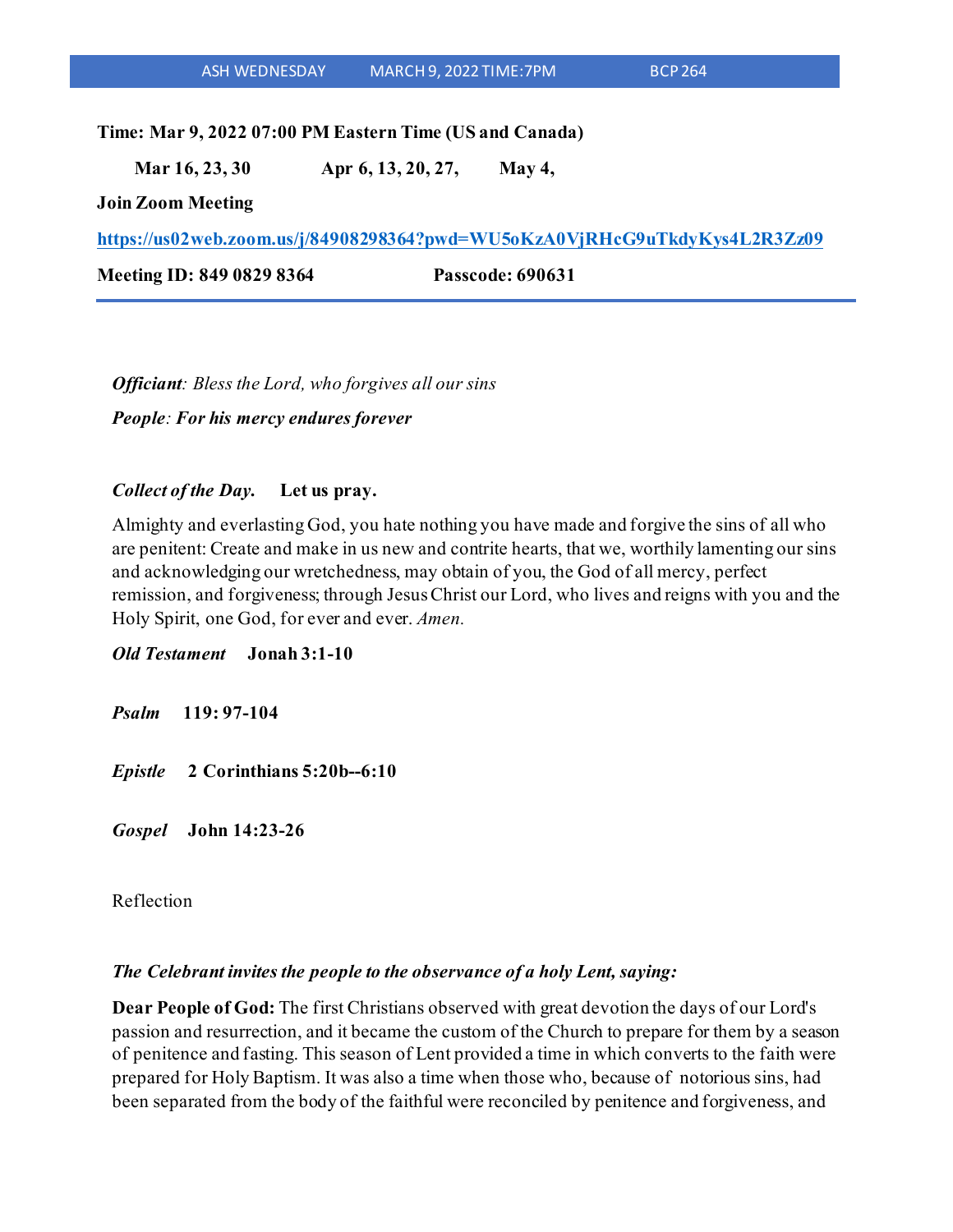restored to the fellowship of the Church. Thereby, the whole congregation was put in mind of the message of pardon and absolution set forth in the Gospel of our Savior, and of the need which all Christians continually have to renew their repentance and faith.I invite you, therefore, in the name of the Church, to the observance of a holy Lent, by self-examination and repentance; by prayer, fasting, and self-denial; and by reading and meditating on God's holy Word. And, to make a right beginning of repentance, and as a mark of our mortal nature, let us now kneel before the Lord, our maker and redeemer.

*Silence is then kept for a time.*

# *If ashes are to be imposed, the Celebrant says the following prayer: Families present their ash for consecration prayer*

Almighty God, you have created us out of the dust of the earth: Grant that these ashes may be to us a sign of our mortality and penitence, that we may remember that it is only by your gracious gift that we are given everlasting life; through Jesus Christ our Savior. *Amen.*

# *The ashes are imposed with the following words* **Remember that you are dust, and to dust you shall return.**

#### **Psalm 51** *Miserere mei, Deus*

- 1 Have mercy on me, O God, according to your loving-kindness; \* in your great compassion blot out my offenses.
- 2 **Wash me through and through from my wickedness \* and cleanse me from my sin.**
- 3 For I know my transgressions, \* and my sin is ever before me.
- 4 **Against you only have I sinned \* and done what is evil in your sight.**
- 5 And so you are justified when you speak \* and upright in your judgment.
- **6 Indeed, I have been wicked from my birth, \* a sinner from my mother's womb.**
- 7 For behold, you look for truth deep within me, \* and will make me understand wisdom secretly.
- 8 **Purge me from my sin, and I shall be pure; \* wash me, and I shall be clean indeed.**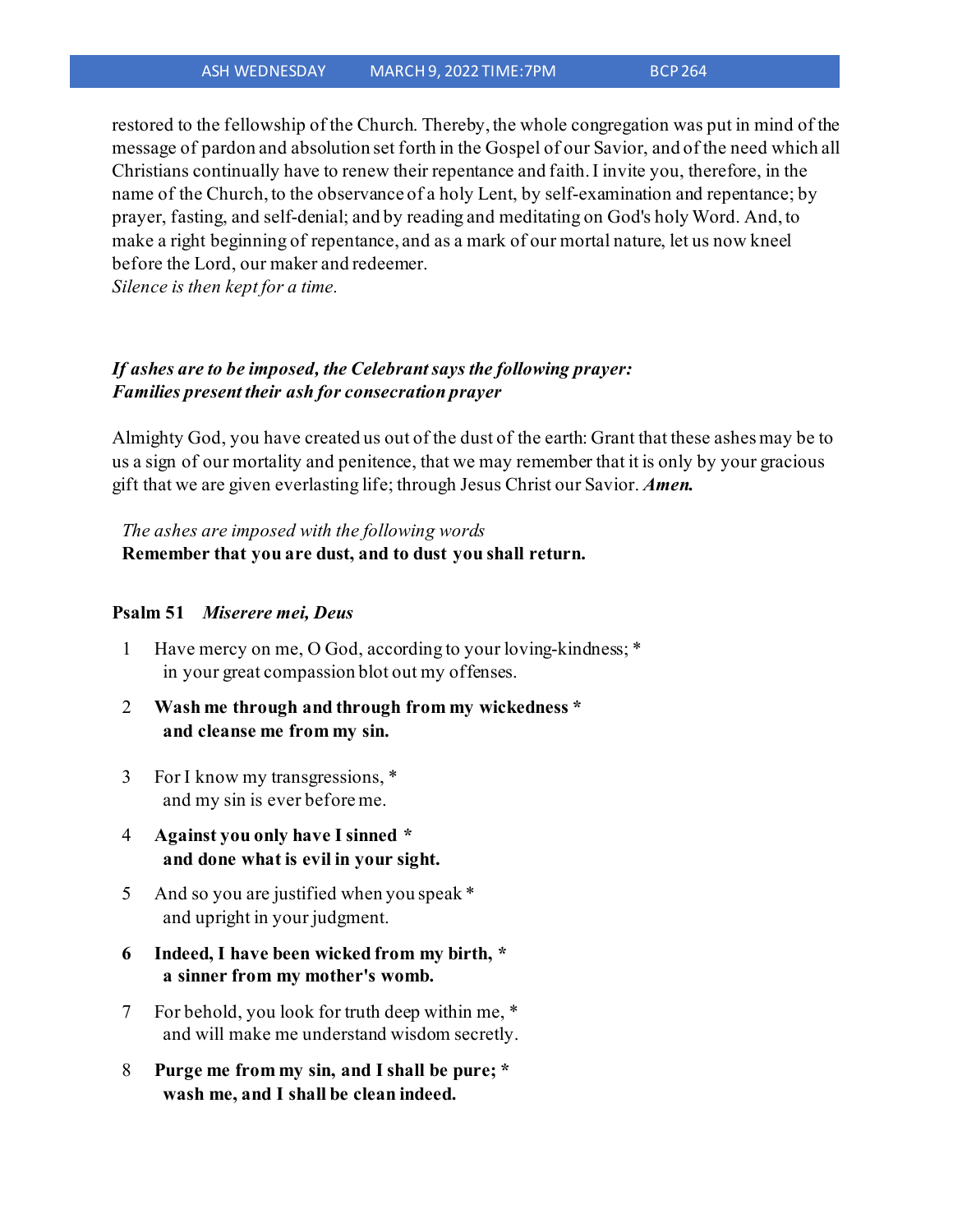- 9 Make me hear of joy and gladness, \* that the body you have broken may rejoice.
- **10 Hide your face from my sins \* and blot out all my iniquities.**
- 11 Create in me a clean heart, O God, \* and renew a right spirit within me.
- 12 **Cast me not away from your presence \* and take not your holy Spirit from me.**
- 13 Give me the joy of your saving help again \* and sustain me with your bountiful Spirit.
- 14 **I shall teach your ways to the wicked, \* and sinners shall return to you.**
- 15 Deliver me from death, O God, \* and my tongue shall sing of your righteousness, O God of my salvation.
- 16 **Open my lips, O Lord, \* and my mouth shall proclaim your praise.**
- 17 Had you desired it, I would have offered sacrifice; \* but you take no delight in burnt offerings.
- 18 **The sacrifice of God is a troubled spirit; \* a broken and contrite heart, O God, you will not despise.**

### **Litany of Penitence**

### *The Celebrant and People together, all kneeling*

**Most holy and merciful Father: We confess to you and to one another, and to the whole communion of saints in heaven and on earth, that we have sinned by our own fault in thought, word, and deed; by what we have done, and by what we have left undone.**

#### *The Celebrant continues*

We have not loved you with our whole heart, and mind, and strength. We have not loved our neighbors as ourselves. We have not forgiven others, as we have been forgiven. *Have mercy on us, Lord.*

We have been deaf to your call to serve, as Christ served us. We have not been true to the mind of Christ. We have grieved your Holy Spirit. *Have mercy on us, Lord.*